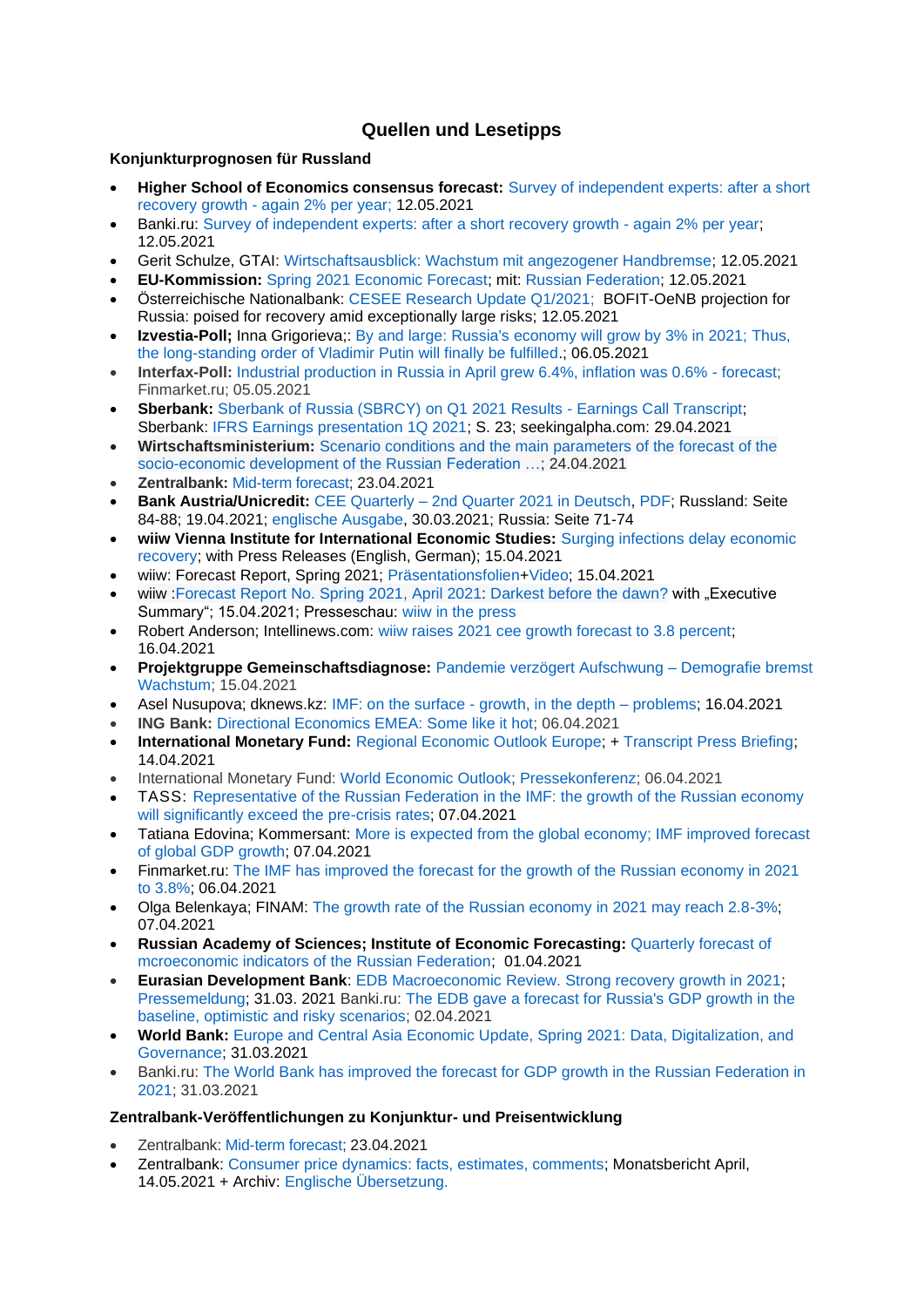- Zentralbank: [Investor presentation "Russia's Economic Outlook and Monetary Policy";](https://www.cbr.ru/eng/about_br/irp/) [PDF,](https://www.cbr.ru/Collection/Collection/File/32277/2021_april_e.pdf) engl.; 12.05.2021
- Zentralbank: [Investor presentation "Russian Financial Sector";](https://www.cbr.ru/eng/about_br/irp/) [PDF](https://www.cbr.ru/Collection/Collection/File/32238/cbr_ir_2021-4.pdf) mit Macro-Update; 27.04.2021
- Zentralbank: [Annual report,](http://www.cbr.ru/Collection/Collection/File/32268/ar_2020.pdf) 386 Seiten; [Briefly about the main points;](http://www.cbr.ru/about_br/publ/annrep2020short/) 06.05.2021
- Zentralbank: [Monetary Policy Report;](https://www.cbr.ru/about_br/publ/ddkp/#a_118755) + [englisch;](https://www.cbr.ru/eng/about_br/publ/ddkp/) 04.05.2021
- Banki.ru: [The Bank of Russia explains how it will present information on the forecast trajectory of](https://www.banki.ru/news/lenta/?id=10945392)  [the key rate;](https://www.banki.ru/news/lenta/?id=10945392) 22.04.2021
- Zentralbank: Pressemeldung: [Regional economy: business expects an improvement in the](https://cbr.ru/press/event/?id=9768)  [economic environment;](https://cbr.ru/press/event/?id=9768) Bericht: [Regional economic development;](https://cbr.ru/Collection/Collection/File/32214/report_15042021.pdf) [Archiv](https://cbr.ru/analytics/dkp/#a_118418) [\(RU](https://cbr.ru/analytics/dkp/#a_118418)[+EN\)](https://www.cbr.ru/eng/analytics/dkp/#a_118420) ; 15.04.2021
- Zentralbank: Pressemeldung zum Konjunktur-Bulletin "Talking Trends" der volkswirtschaftlichen Abteilung: What the trends are talking [about: Further Economic recovery;](http://cbr.ru/press/event/?id=9762) 14.04.2021; [Archiv \(RU\)](https://cbr.ru/ec_research/)  ["Talking Trends"](https://cbr.ru/ec_research/); + Archiv [\(EN\)](https://www.cbr.ru/eng/ec_research/#a_16699); 21/03: [PDF](https://www.cbr.ru/Collection/Collection/File/32200/bulletin_21-03_e.pdf)
- Finmarket.ru: [Russia's GDP in the 1st quarter grew by 0.8-0.9%, in the coming quarters growth](http://www.finmarket.ru/news/5450027)  will slow down - [analysts of the Central Bank;](http://www.finmarket.ru/news/5450027) 14.04.2021

# **Konjunkturprognose des russischen Wirtschaftsministeriums vom 24.04.2021**

- Wirtschaftsministerium: [Scenario conditions, the main parameters of the forecast of the socio](https://economy.gov.ru/material/directions/makroec/prognozy_socialno_ekonomicheskogo_razvitiya/scenarnye_usloviya_osnovnye_parametry_prognoza_socialno_ekonomicheskogo_razvitiya_rf_na_2022_god_i_na_planovyy_period_2023_i_2024_godov.html)[economic development of the Russian Federation and the projected changes in prices \(tariffs\) for](https://economy.gov.ru/material/directions/makroec/prognozy_socialno_ekonomicheskogo_razvitiya/scenarnye_usloviya_osnovnye_parametry_prognoza_socialno_ekonomicheskogo_razvitiya_rf_na_2022_god_i_na_planovyy_period_2023_i_2024_godov.html)  goods and services of economic [entities carrying out regulated activities in the infrastructure](https://economy.gov.ru/material/directions/makroec/prognozy_socialno_ekonomicheskogo_razvitiya/scenarnye_usloviya_osnovnye_parametry_prognoza_socialno_ekonomicheskogo_razvitiya_rf_na_2022_god_i_na_planovyy_period_2023_i_2024_godov.html)  [sector for 2022 and for the planning period of 2023 and 2024;](https://economy.gov.ru/material/directions/makroec/prognozy_socialno_ekonomicheskogo_razvitiya/scenarnye_usloviya_osnovnye_parametry_prognoza_socialno_ekonomicheskogo_razvitiya_rf_na_2022_god_i_na_planovyy_period_2023_i_2024_godov.html) 24.04.2021
- 1prime.ru: [Ministry of Economic Development has changed the forecast for Russian GDP](https://1prime.ru/macroeconomics/20210424/833534497.html)  [growth in 2021;](https://1prime.ru/macroeconomics/20210424/833534497.html) 24.04.2021
- TASS/Banki.ru: [Ministry of Economic Development expects GDP growth in 2021 by 2.9%;](https://www.banki.ru/news/lenta/?id=10945529) 24.04.2021
- TASS/Banki.ru: [The Ministry of Economic Development will take into account the long May](https://www.banki.ru/news/lenta/?id=10945485)  [weekend in the macro forecast;](https://www.banki.ru/news/lenta/?id=10945485) 23.04.2021
- Ivan Tkachev; RBK.ru: [The Ministry of Economic Development has revised the forecast for the](https://www.rbc.ru/economics/22/04/2021/6081194c9a794778a67eb622?from=from_main_4)  [growth of the Russian economy;](https://www.rbc.ru/economics/22/04/2021/6081194c9a794778a67eb622?from=from_main_4) 22.04.2021
- Finmarket.ru: [The Ministry of Economic Development has lowered the forecast for GDP growth in](http://www.finmarket.ru/main/article/5455551)  [the Russian Federation in 2021 to 2.9%;](http://www.finmarket.ru/main/article/5455551) 22.04.2021
- TASS/ Banki.ru: [Ministry of Economic Development expects inflation at the end of 2021 at 4.3%;](https://www.banki.ru/news/lenta/?id=10945360)  22.04.2021
- TASS/Banki.ru: [Ministry of Economic Development lowered the forecast for investment growth in](https://www.banki.ru/news/lenta/?id=10945377)  [2021;](https://www.banki.ru/news/lenta/?id=10945377) 22.04.2021
- TASS/Banki.ru: [The Ministry of Economic Development predicts a decrease in unemployment to](https://www.banki.ru/news/lenta/?id=10945380)  [5.2%;](https://www.banki.ru/news/lenta/?id=10945380) 22.04.2021
- TASS/Banki.ru: [The Ministry of Economic Development expects the growth of real incomes of the](https://www.banki.ru/news/lenta/?id=10945365)  [population by 3% in 2021, lowered the forecast for the growth of real wages;](https://www.banki.ru/news/lenta/?id=10945365) 22.04.2021
- Finmarket.ru: [Russian economy will reach sustainable growth of 3% by the end of the year –](http://www.finmarket.ru/news/5455609) [Reshetnikov;](http://www.finmarket.ru/news/5455609) 22.04.2021
- TASS/Banki.ru: [Reshetnikov: Russia's economy will reach pre-dock level in the third quarter;](https://www.banki.ru/news/lenta/?id=10945373) 22.04.2021

#### **Mehrmals monatlich erscheinende Berichte zu Konjunktur und Wirtschaftspolitik**

**BOFIT (Bank of Finland):** [BOFIT Weekly](https://www.bofit.fi/en/monitoring/weekly/) (Russland und China im wöchentlichen Wechsel; donnerstags finnische; freitags englische Ausgabe); Datenbank: [BOFIT Russia Statistics](https://www.bofit.fi/en/monitoring/statistics/russia-statistics/)

- 14.05.: [Covid crisis reduces Russian real incomes to lowest level in a decade](https://www.bofit.fi/en/monitoring/weekly/2021/vw202119_1/)
- 14.05.: [Rapid housing loan growth in Russia continues](https://www.bofit.fi/en/monitoring/weekly/2021/vw202119_2/)
- 14.05.: [Corporate profits return, with differences across sectors in Russia](https://www.bofit.fi/en/monitoring/weekly/2021/vw202119_3/)
- 30.04.: [Recovery of Russian economy continues](https://www.bofit.fi/en/monitoring/weekly/2021/vw202117_2/)
- 30.04.: [Russian CBR hikes key rate again](https://www.bofit.fi/en/monitoring/weekly/2021/vw202117_3/)
- 30.04.: [New US sanctions reduce presence of foreign investors in Russia's bond market](https://www.bofit.fi/en/monitoring/weekly/2021/vw202117_1/)

#### **Marina Voitenko; politcom.ru:** [Wirtschaftspolitischer Wochenrückblick;](http://politcom.ru/19979.html) meist donnerstags

- 13.05.: [Inflation is reaching a plateau](http://politcom.ru/24203.html)
- 30.04.: [Macro forecasts -](http://politcom.ru/24201.html) a guide to action; Prognosen von Zentralbank und Wirtschaftsministerium
- 22.04.: [Economic recovery in social dimensions;](http://politcom.ru/24188.html) Wachstum, Arbeitsmarkt, Einkommen und Armut

15.04.: Macro trends – [before sign reversal:](http://politcom.ru/24184.html) Prognosen und Frühindikatoren; Preis- und Investitionsentwicklung; staatliche Investitionsförderung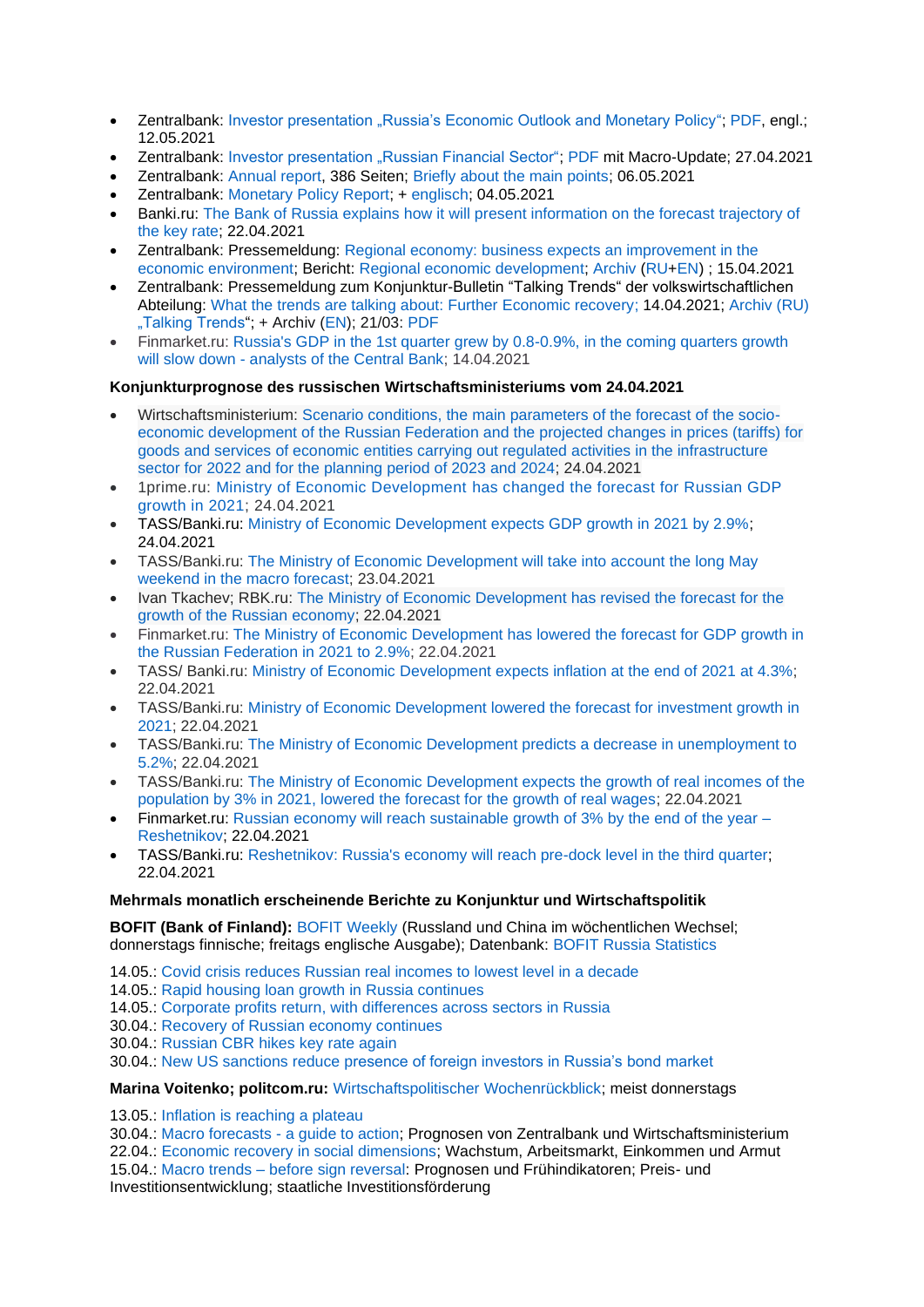### **Sberbank:** [Wochenbericht](https://www.sberbank.com/ru/analytics/news) "Global Economic News" mit folgenden Russland-Themen:

11.05.: Fokus Russland: [Inflationsentwicklung](https://www.sberbank.com/common/img/uploaded/analytics/2021/april26-may9.pdf) und Wachstum

26.04.: Leitzinserhöhung; Inflationsprognose; Putin-Rede; [Produktionsentwicklung](https://www.sberbank.com/common/img/uploaded/analytics/2021/april19-25.pdf) im März

19.04.: Föderalhaushalt im 1. Quartal; [Industrieproduktion](https://www.sberbank.com/common/img/uploaded/analytics/2021/april12-18.pdf) im März; neue US-Sanktionen

12.04.: [IWF-Weltwirtschaftsausblick;](https://www.sberbank.com/common/img/uploaded/analytics/2021/april5-11.pdf) Verbraucherpreisanstieg im März

06.04.: Nationaler [Wohlfahrtsfonds;](https://www.sberbank.com/ru/analytics/news/article?) Rosstat BIP-Schätzung, Verwendung im 4. Quartal

#### **Vnesheconombank Institute:** ["World Economy and Markets Review"](http://inveb.ru/ru/articles-menu) mit Russland-Themen:

14.05.: [Verbraucherpreise im April](http://inveb.ru/ru/articles-menu/613-obzor-mirovoj-ekonomiki-i-rynkov-30-aprelya-13-maya-2021)

30.04.: [BIP; Reallöhne und privater Verbrauch; Bauproduktion; Verbraucherpreise](http://inveb.ru/ru/articles-menu/606-obzor-mirovoj-ekonomiki-i-rynkov-23-29-aprelya-2021)

23.04.: [Rosstat-Daten Q1: Industriebranchen, BIP. Einzelhandel, Dienstleistungen, Bau](http://inveb.ru/ru/articles-menu/601-obzor-mirovoj-ekonomiki-i-rynkov-16-23-aprelya-2021)

16.04. [Industrieproduktion im Marz; Zahlungsbilanz im ersten Quartal 2016 bis 2021](http://inveb.ru/attachments/article/592/%20%D0%BC%D0%B8%D1%80%D0%BE%D0%B2%D0%BE%D0%B9%20%D1%8D%D0%BA%D0%BE%D0%BD%D0%BE%D0%BC%D0%B8%D0%BA%D0%B8%20%D0%B8~.pdf)

#### **Higher School of Economics: [Comments on state and business](https://dcenter.hse.ru/newkgb)**; Charts: **[Macro-Monitor](https://dcenter.hse.ru/macromonitor)**

14.05.: [Zahlungsbilanz: Private sector external debt refinancing fell sharply in Q4 2020](http://www.hse.ru/pubs/share/direct/document/469224866.pdf)

13.05.: [Indikatoren:.](http://www.hse.ru/pubs/share/direct/document/469138899.pdf) [SOI April: sharp rise due to base effect.](http://www.hse.ru/pubs/share/direct/document/469138899.pdf) CEA March: growth resumed

12.05.: [Survey of independent experts: after a short recovery growth -](http://www.hse.ru/pubs/share/direct/document/468869915.pdf) again 2% per year

26.04.: [On the competitiveness of Russian industry at the beginning of 2021](http://www.hse.ru/pubs/share/direct/document/464952563.pdf)

23.04.: [Balance of payments: Non-residents leave the government securities market](http://www.hse.ru/pubs/share/direct/document/463745286.pdf)

19.04.: [Budget: Transient first quarter surplus](http://www.hse.ru/pubs/share/direct/document/462894536.pdf)

#### **Gaidar Institute**

13.05.: [Monitoring the economic situation in Russia;](https://www.iep.ru/ru/monitoring) auch in [Englisch;](http://www.iep.ru/en/publications/category/1417.html)

- Monitoring the situation with the spread of the coronavirus pandemic
- Regional budgets in the first quarter of 2021: Own revenues are recovering
- Financial results of the banking sector in the first quarter of this year
- Russian industry in April 2021: signs of the end of the crisis

[Russian Economy in 2020 –](https://www.iep.ru/ru/publikatcii/publication/rossiyskaya-ekonomika-v-2020-godu-tendentsii-i-perspektivy-vypusk-42.html) Trends and Prospects; 712 Seiten; 22.04.2021;

### **Sonstige periodische Berichte zu Konjunktur und Wirtschaftspolitik**

- Y. Stepanov, I. Morgacheva (independent analysts and consultants ARB/Bankenverband) : [Current Trends in the Economy;](https://arb.ru/b2b/analitycs/arb/) May 2021; arb.ru, 11.05.2021
- Arsagera.ru: [Macro-Indicators;](https://bf.arsagera.ru/makropokazateli/makromonitoring_251_ot_11052021/) mit Video; 11.05.2021
- OPEC: [Monthly Oil Market Report;](https://www.opec.org/opec_web/en/publications/338.htm) 11.05.2021
- SBER: [Presentation Q1 2021,](https://www.sberbank.com/common/img/uploaded/files/info/ifrs2021/01/present/ifrs1q_2021_present_public_en.pdf) Page 23; [Financial results and presentations;](https://www.sberbank.com/investor-relations/financial-results-and-presentations/ifrs) 29.04.2021
- Daria Orlova; DekaBank: [Russland: Zentralbank strafft stärker als erwartet,](https://www.deka.de/site/dekade_deka-gruppe_site/get/documents/dekade/Publikationen/2021/Emerging%20Markets/20210507_Emerging_Markets_Trends.pdf) in: Emerging Markets Trends; 07.05.2021
- Finmarket.ru; Interfax-Poll: [Industrial production in Russia in April grew 6.4%, inflation was 0.6%](http://www.finmarket.ru/news/5464019)  [forecast;](http://www.finmarket.ru/news/5464019) 05.05.2021
- Intellinews: [Country Reports;](https://www.intellinews.com/reports/) [Russia May 2021;](https://www.intellinews.com/reports/russia-country-report-apr21-april-2021-71516/) 05.05.2021; Ben Aris: [MOSCOW BLOG: Russian](https://intellinews.com/moscow-blog-russian-economy-starts-to-turn-up-but-so-does-inflation-209564/)  [economy starts to turn up but so does inflation;](https://intellinews.com/moscow-blog-russian-economy-starts-to-turn-up-but-so-does-inflation-209564/) 04.05.2021 Ben Aris: [DATACRUNCH: Russian](https://www.intellinews.com/datacrunch-russian-economy-makes-a-stronger-than-expected-recovery-209561/?source=russia)  [economy makes a stronger than expected recovery;](https://www.intellinews.com/datacrunch-russian-economy-makes-a-stronger-than-expected-recovery-209561/?source=russia) 04.05.2021
- Vnesheconombank Institute: [Monthly GDP Index March 2021;](http://inveb.ru/ru/products/index-gdp) 30.04.2021
- Vnesheconombank Institute: [SEMAFON: March 2021;](http://inveb.ru/ru/products/product-03) Economic Indicators; 30.04.2021
- Globalmsk.ru: [Sberbank has improved the forecast for the growth of the Russian economy in](https://globalmsk.ru/news/id/51041)  [2021;](https://globalmsk.ru/news/id/51041) 29.04.2021
- Arsagera: [Macromonitoring;](https://bf.arsagera.ru/makropokazateli/makromonitoring_250_ot_27042021/) April: Ölpreise, Kapital- und Geldmarkt Anleihemarkt, Wechselkurs, Leitzinserhöhung, Verbraucherpreise, Immobilienmarkt; mit Video; 27.04.2021
- Center for Macroeconomic Analysis And Short term Forecasting, CMASF: [Trends of the Russian](http://www.forecast.ru/default.aspx)  [Economy,](http://www.forecast.ru/default.aspx) 26.04.2021; [Thirteen thesis on economics,](http://www.forecast.ru/default.aspx) 14.04.2021; [Analysis of macroeconomic](http://www.forecast.ru/default.aspx)  [trends;](http://www.forecast.ru/default.aspx) 14.04.2021
- RIA Rating: [Economy in March: low base factor kicked in;](https://riarating.ru/macroeconomic_study/20210422/630199295.html) 22.04..2021
- Vnesheconombank Institute: [Gesamtwirtschaftliche Entwicklung im Februar;](http://inveb.ru/ru/articles-menu/595-dinamika-osnovnykh-makropokazatelej-v-fevrale-2021) 20.04.2020
- Daria Orlova; DekaBank: [Russland: USA verhängen neue Sanktionen gegen russische](https://www.deka.de/site/dekade_deka-gruppe_site/get/documents/dekade/Publikationen/2021/Emerging%20Markets/20210416_Emerging_Markets_Trends.pdf)  [Staatsanleihen;](https://www.deka.de/site/dekade_deka-gruppe_site/get/documents/dekade/Publikationen/2021/Emerging%20Markets/20210416_Emerging_Markets_Trends.pdf) in Emerging Markets Trends; 16.04.2021
- Economic Expert Group: [Economic Review –](http://www.eeg.ru/pages/186) 4/2021; 16.04.2021
- Economist Intelligence Unit; [Economic Forecast Europe: Europe: Growth and inflation;](http://gfs.eiu.com/Archive.aspx?archiveType=Europe) 13.04.2021
- World Bank: [Russia Monthly Economic Developments;](https://www.worldbank.org/en/country/russia/brief/monthly-economic-developments) March 2021; 31.03.2021; Russia: [Overview,](https://www.worldbank.org/en/country/russia/overview#3) 06.04.2021
- Ost-Ausschuss der Deutschen Wirtschaft: Update [Russland;](https://www.ost-ausschuss.de/de/oa-updates-zu-regionen) Nr. [02/2021;](https://www.ost-ausschuss.de/sites/default/files/paragraphs/pdf/2021-03/02-2021_OA_Update_Russland.pdf) 02.03.2021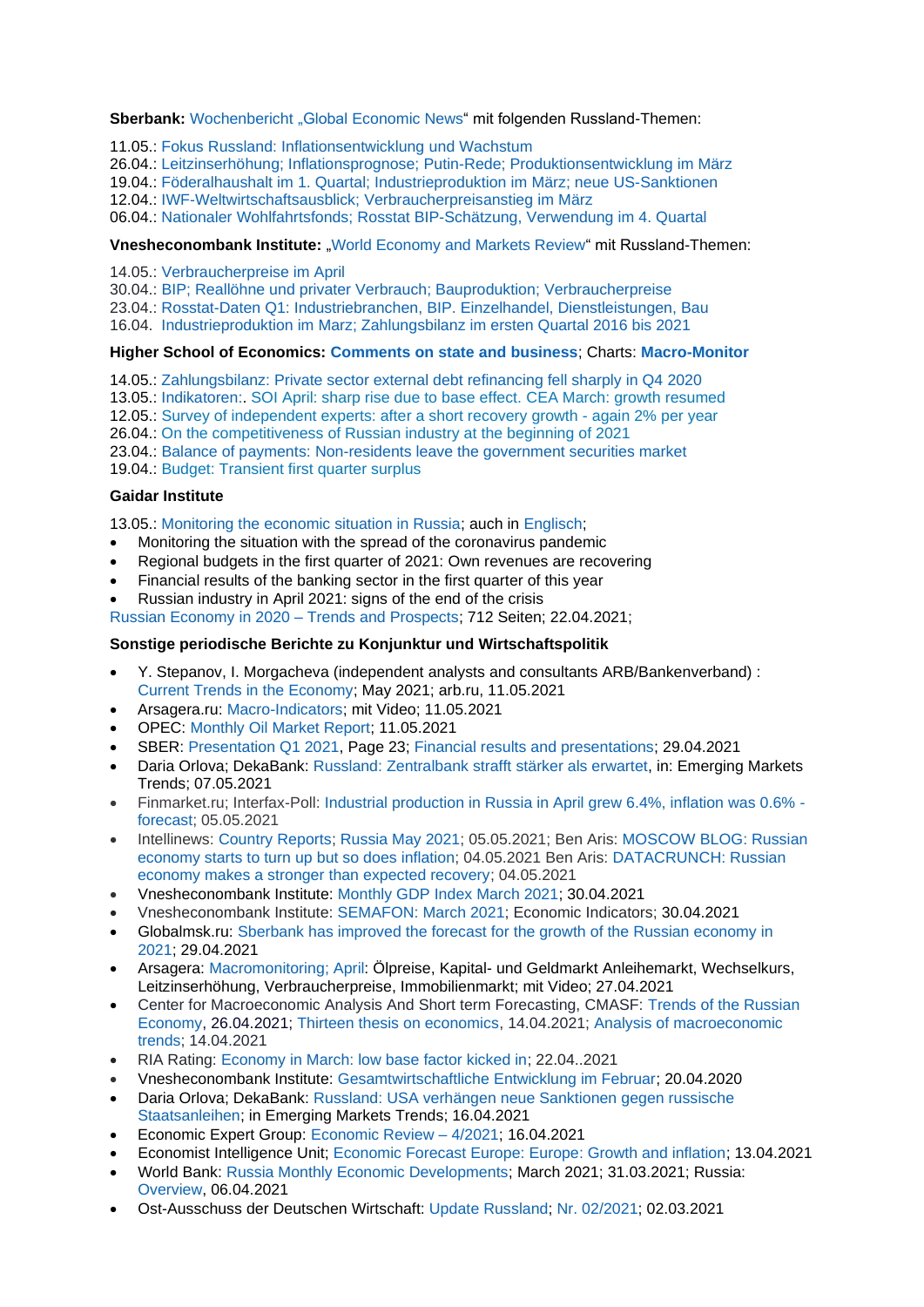# **Weitere Publikationen zu Konjunktur und Wirtschaftspolitik in Russland**

- Ekaterina Trofimova; Reedus.ru[:Greening money: what awaits Russia, joining the global eco](https://www.ridus.ru/news/354095)[race?](https://www.ridus.ru/news/354095) 14.05.2021
- AHK Russland: [Weniger Öl im Budget;](https://russland.ahk.de/infothek/news/detail/weniger-oel-im-budget) 11.05.2021
- Russian Analytical Digest; css.ethz.ch: [The State oft he Russian Economy;](https://css.ethz.ch/content/dam/ethz/special-interest/gess/cis/center-for-securities-studies/pdfs/RAD268.pdf) 06.05.2021
- Dmitry Grinkevich; Julia Tserekh; Izvestia: [Amount of receipts: the share of oil revenues in the](https://iz.ru/1153577/dmitrii-grinkevich-iuliia-tcerekh/chislennost-postupleniia-dolia-neftianykh-dokhodov-v-biudzhete-stala-rekordno-nizkoi)  [budget has become an all-time low;](https://iz.ru/1153577/dmitrii-grinkevich-iuliia-tcerekh/chislennost-postupleniia-dolia-neftianykh-dokhodov-v-biudzhete-stala-rekordno-nizkoi) 20.04.2021
- Anders Aslund; Senior Fellow Atlantic Council Washington: [Russlands Bärenwirtschaft;](https://www.fuw.ch/article/russlands-baerenwirtschaft/) Finanz und Wirtschaft; Project Syndicate; 28.04.2021
- Katharina Wagner; FAZ, Moskau: [Russische Staatsanleihen: Ängste vor Sanktionen schwächen](https://www.faz.net/aktuell/finanzen/russland-wie-die-angst-vor-sanktionen-den-rubel-schwaecht-17307149.html)  [den Rubel;](https://www.faz.net/aktuell/finanzen/russland-wie-die-angst-vor-sanktionen-den-rubel-schwaecht-17307149.html) 26.04.2021; siehe auch [News.ru;](https://news.ru/economics/v-germanii-nazvali-prichinu-upadka-rossijskoj-ekonomiki/?utm_source=yxnews&utm_medium=desktop) 27.04.2021 und [Inosmi](https://inosmi.ru/economic/20210427/249642102.html)
- Vladislav L. Inozemtsev: [The Russian Economy: No Crash, No Progress;](https://www.memri.org/reports/russian-economy-no-crash-no-progress) memri.org; 26.04.2021
- The Economist Briefing: Under siege The Kremlin has isolated Russia's [economy](https://webcache.googleusercontent.com/search?q=cache:pcqcy2pq6gIJ:https://www.economist.com/briefing/2021/04/24/the-kremlin-has-isolated-russias-economy+&cd=17&hl=de&ct=clnk&gl=de&lr=lang_de%7Clang_en) It has [protected the country from shocks but is choking any growth;](https://webcache.googleusercontent.com/search?q=cache:pcqcy2pq6gIJ:https://www.economist.com/briefing/2021/04/24/the-kremlin-has-isolated-russias-economy+&cd=17&hl=de&ct=clnk&gl=de&lr=lang_de%7Clang_en) 24.04.2021
- Alexander Bratersky; FINAM: [Write letters: a group of Russian economists demanded political](https://www.finam.ru/analysis/newsitem/pishite-pisma-gruppa-rossiiyskix-ekonomistov-potrebovala-u-kremlya-politicheskix-reform-20210423-194432/)  [reforms from the Kremlin;](https://www.finam.ru/analysis/newsitem/pishite-pisma-gruppa-rossiiyskix-ekonomistov-potrebovala-u-kremlya-politicheskix-reform-20210423-194432/) 23.04.2021
- Marina Agranov et al.: [An open letter from economists;](https://sites.google.com/view/ruseconopenletter/) 21.04.2021
- German Gref (Sberbank) im RBK-Interview mit Anton Feinberg und Irina Parfentieva: ["The state](https://www.rbc.ru/business/22/04/2021/6078c35c9a79470cc01eb1b4)  [can easily deal with any ecosystem";](https://www.rbc.ru/business/22/04/2021/6078c35c9a79470cc01eb1b4) mit [Video](https://www.youtube.com/watch?v=n-se5wZzi_Q) (30 Min); 22.04.2021
- Alexey Vedev (Gaidar Institute) im Interview mit Dmitry Shultz (infraeconomy): [On the prospects](https://infraeconomy.com/intervyu-s-alekseem-vedevym-2)  [for the development of the Russian economy after the pandemic;](https://infraeconomy.com/intervyu-s-alekseem-vedevym-2) 21.04.2021; [Zusammenfassung](https://www.iep.ru/ru/kommentarii/aleksey-vedev-o-perspektivakh-razvitiya-rossiyskoy-ekonomiki-posle-pandemii.html)  [des Gaidar Instituts;](https://www.iep.ru/ru/kommentarii/aleksey-vedev-o-perspektivakh-razvitiya-rossiyskoy-ekonomiki-posle-pandemii.html) 22.04.2021
- Yevgeny Khramov; realnoevremya: ['According to competent foreign estimates, Russia is going](https://realnoevremya.com/articles/5444-russia-is-going-through-this-crisis-better-than-many-states)  [through this crisis better than many states'¸Covering the budget deficit with the money of the](https://realnoevremya.com/articles/5444-russia-is-going-through-this-crisis-better-than-many-states)  [National Welfare Fund did not prevent it from almost doubling;](https://realnoevremya.com/articles/5444-russia-is-going-through-this-crisis-better-than-many-states) 20.04.2021
- Gerit Schulze; GTAI: [Russlands Wirtschaft zeigt sich robust in der Corona-Krise;](https://www.gtai.de/gtai-de/trade/specials/special/russland/russlands-wirtschaft-zeigt-sich-robust-in-der-coronakrise--242418) 16.04.2021
- Hans-Jürgen Wittmann; GTAI: [Coronakrise dämpft Kaufkraft russischer Konsumenten;](https://www.gtai.de/gtai-de/trade/wirtschaftsumfeld/kaufkraft-und-konsum/russland/coronakrise-daempft-kaufkraft-russischer-konsumenten-628376) 16.04.2021

### **Deutsch-russische Beziehungen**

Pressesschau: [Karenina;](https://www.karenina.de/category/news/presseschau/) [DRF;](https://www.deutsch-russisches-forum.de/category/pressespiegel) Suchen zu: ["Russland";](https://www.weltflimmern.de/russland) ["Nawalny"](https://www.weltflimmern.de/nawalny), ["Sanktionen"](https://www.weltflimmern.de/sanktionen); [NEWSTRAL;](https://newstral.com/de/search/articles?utf8=%E2%9C%93&q=Russland) [Boersentreff.de;](https://www.boersentreff.de/top_news-russland.htm) [RND;](https://www.rnd.de/themen/russland/) [sna;](https://snanews.de/location_russland/) [n-tv;](https://www.n-tv.de/thema/russland) [Phoenix;](https://www.phoenix.de/russland--das-phoenix-jahresthema-2021-a-2060305.html) [ARD-Audiothek;](https://www.ardaudiothek.de/suche?q=Putin%202021) [ARD-Mediathek](https://www.ardmediathek.de/suche/Putin/)

- Deutsch-Russisches Forum: [Potsdamer Begegnungen unter der Schirmherrschaft von](https://www.deutsch-russisches-forum.de/presseeinladung-02-2021/5117139)  [Bundesaußenminister Heiko Maas und Sergej Lawrow, Außenminister der Russischen](https://www.deutsch-russisches-forum.de/presseeinladung-02-2021/5117139)  [Föderation;](https://www.deutsch-russisches-forum.de/presseeinladung-02-2021/5117139) Dienstag, 18. Mai 2021 Berlin
- Frankfurt University of Applied Sciences; Center for Applied European Studies (CAES): "Putins [Russland und die Sicherheit Europas"](https://www.frankfurt-university.de/de/newsmodule/caes/?tx_news_pi1%5Bnews%5D=5986&tx_news_pi1%5Bcontroller%5D=News&tx_news_pi1%5Baction%5D=detail&cHash=73a9f5cefda84d71b97d1f835780265c); [Michel Friedman](https://de.wikipedia.org/wiki/Michel_Friedman#Friedman-Aff%C3%A4re) (CAES) im Gespräch mit [Manfred](https://de.wikipedia.org/wiki/Manfred_Weber_(Politiker))  [Weber](https://de.wikipedia.org/wiki/Manfred_Weber_(Politiker)) (MEP, Vorsitzender EVP-Fraktion) und [Martin Hoffmann,](https://petersburger-dialog.de/personen/martin-hoffmann/) Geschäftsführendes Vorstandsmitglied Deutsch-Russisches Forum e.V.; [YouTube](https://youtu.be/Ayu8_cStNwA); 10.05.2021, 18 Uhr; [Einladung](https://www.frankfurt-university.de/fileadmin/standard/Forschung/CAES/Think_Europe/Russland/Putins_Russland_und_die_Sicherheit_Europas.pdf)
- Russlands Botschafter Sergej Netschajew im RND-Interview mit Jan Emendörfer: [Der 8. Mai ist](https://www.rnd.de/politik/russlands-botschafter-in-berlin-der-8-mai-ist-fuer-uns-ein-heiliger-tag-ALAERCM7NBGUDFMGD6R5P2GHZM.html)  [fur uns ein heiliger Tag;](https://www.rnd.de/politik/russlands-botschafter-in-berlin-der-8-mai-ist-fuer-uns-ein-heiliger-tag-ALAERCM7NBGUDFMGD6R5P2GHZM.html) 09.05.2021
- Luisa Hommerich, Ingo Malcher, Yasssin Musharbash; Die Zeit: Russland: [Herr Präsident, es](https://www.zeit.de/2021/19/russland-einflussnahme-deutschland-abgeordnete-unternehmen-ostsee-konferenz-berlin/komplettansicht)  [ist angerichtet. Nutzt Russland deutsche Abgeordnete und Unternehmen, um seinen Einfluss in](https://www.zeit.de/2021/19/russland-einflussnahme-deutschland-abgeordnete-unternehmen-ostsee-konferenz-berlin/komplettansicht)  [Berlin auszuweiten?](https://www.zeit.de/2021/19/russland-einflussnahme-deutschland-abgeordnete-unternehmen-ostsee-konferenz-berlin/komplettansicht) 06.05.2021
- Das Erste, Kontraste; Beitrag von Andrea Becker, Georg Heil und Markus Pohl: [Russischer](https://www.rbb-online.de/kontraste/archiv/kontraste-vom-06-05-2021/putins-koch-und-sein-einfluss-in-deutschland.html)  [Oligarch "Putins Koch" und sein Einfluss in Deutschland;](https://www.rbb-online.de/kontraste/archiv/kontraste-vom-06-05-2021/putins-koch-und-sein-einfluss-in-deutschland.html) Video mit Text; 06.05.2021
- Bundesverband für Wirtschaftsförderung und Au8enwirtschaft: [Stellungnahme des BWA zur](https://www.bwa-deutschland.com/stellungnahme-des-bwa-zur-aktuellen-berichterstattung-des-oeffentlich-rechtlichen-rundfunks)  [aktuellen Berichterstattung des öffentlich-rechtlichen Rundfunks;](https://www.bwa-deutschland.com/stellungnahme-des-bwa-zur-aktuellen-berichterstattung-des-oeffentlich-rechtlichen-rundfunks) 06.05.2021
- Alexander Rahr im Gespräch mit Irmtraud Gutschke im nd.LITERATURSALON: [Rettet die](https://www.neues-deutschland.de/termine/88481.html)  [deutsch-russischen Beziehungen;](https://www.neues-deutschland.de/termine/88481.html) Video auf [Youtube;](https://www.youtube.com/watch?v=mUC5rZlHuvc) 66 Minuten; 05.05.2021
- Karenina: [Schröder kanzelt Baerbock ab;](https://www.karenina.de/service/presseschau/schroeder-kanzelt-baerbock-ab/) 27.04.2021
- Karenina: [Baerbock: Druck auf Russland erhöhen;](https://www.karenina.de/news/politik/baerbock-druck-auf-russland-erhoehen/) FAS-Interview; 26.04.2021
- Zentrum Liberale Moderne: [Russland und der Westen.](https://russlandverstehen.eu/russland-und-der-westen/) [Kommt jetzt ein Kalter Frieden?;](https://russlandverstehen.eu/russlandkonferenz-2021-diskussion/) 25.04.2021
- Jan Emendörfer; RND: [Michael Kretschmer: der Russland-Versteher aus Dresden;](https://www.rnd.de/politik/michael-kretschmer-der-russland-versteher-aus-dresden-VQPYSGTHBFCRVFQR5GIGWMERIY.html) 25.04.2021
- ARD "Bericht aus Berlin": Bericht von Stephan Stuchlik und Kerstin Palzer mit Interview mit Janis Kluge, Stiftung Wissenschaft und Politik: [Unklare Ansagen aus der EU treffen auf klare](https://www.tagesschau.de/multimedia/video/video-854833.html)  [Drohgebärden aus Russland;](https://www.tagesschau.de/multimedia/video/video-854833.html) Interview von Tina Hassel mit Außenminister Heiko Maas: [Russland-Politik: Maas lehnt härtere Sanktionen ab;](Russland-Politik:%20Maas%20lehnt%20härtere%20Sanktionen%20ab) 25.04.2021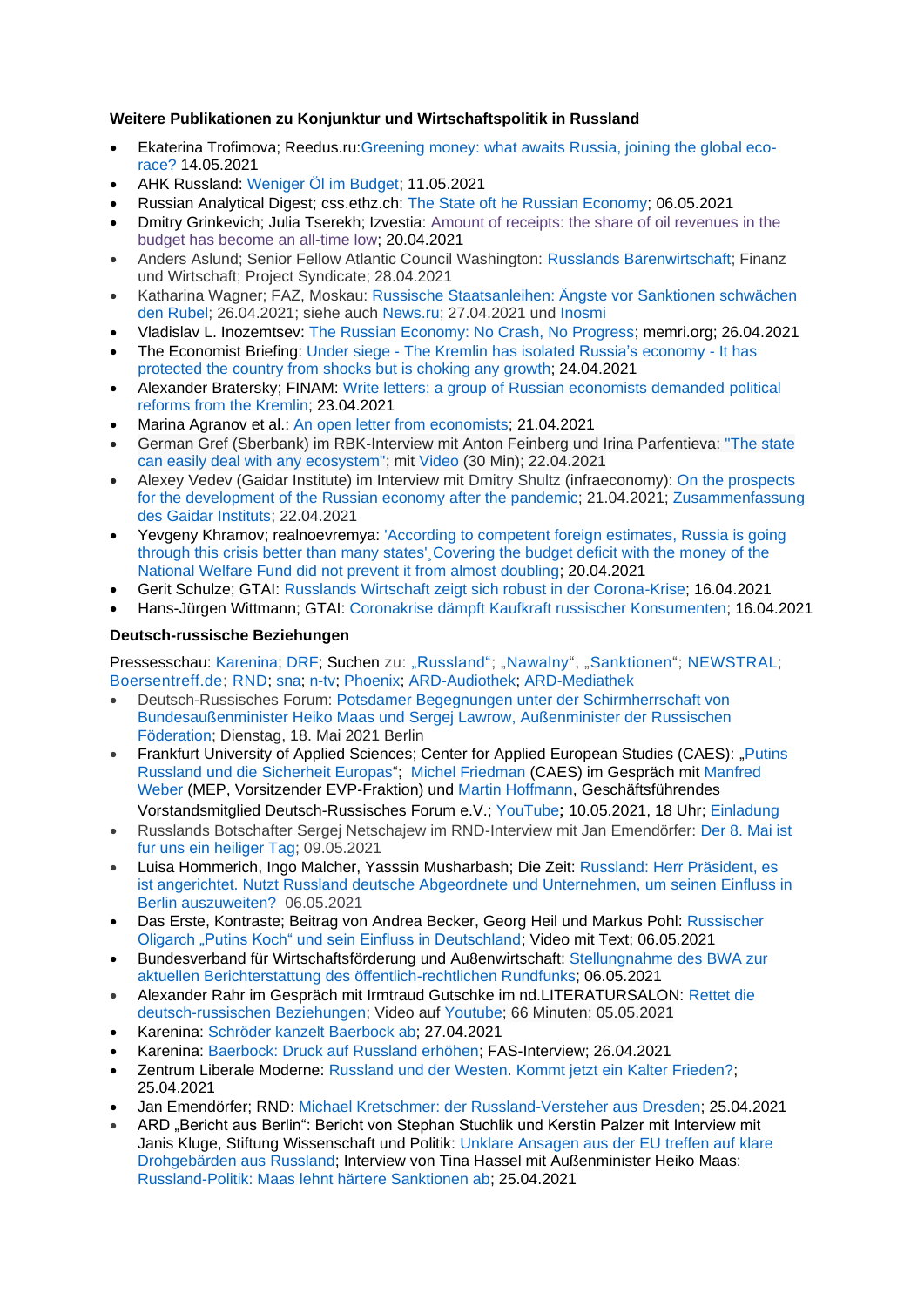- MDR "artour"; Ulf Kalkreuth: ["Putins Macht".](https://www.ardmediathek.de/video/artour/putins-macht-hubert-seipel-und-seine-lesart-des-russischen-praesidenten/mdr-fernsehen/Y3JpZDovL21kci5kZS9iZWl0cmFnL2Ntcy9mNDdlZWJhYS02N2UyLTRiN2QtYWZmYS1kOWI0NjgwZWM4MjU/) Hubert Seipel hat lange Gespräche mit Wladimir Putin geführt. In seinem neuen Buch analysiert er das angespannte Verhältnis zwischen Deutschland und Russland und lässt Putins Einschätzung einfließen; 22.04.2021
- Renate Lilge-Stodieck: Epoch Times-Rezension: "Anmaßung": Russland-Experte Alexander [Rahr und sein "Schrei eines Verzweifelten";](https://www.epochtimes.de/feuilleton/buecher/anmassung-russland-experte-alexander-rahr-und-sein-schrei-eines-verzweifelten-a3495321.html) 20.04.2021
- Deutsch-Russisches Forum: [Adelheid Bahr und Matthias Platzeck über deutsch-russische](https://www.deutsch-russisches-forum.de/adelheid-bahr-und-matthias-platzeck-ueber-deutsch-russische-beziehungen/5115350)  [Beziehungen;](https://www.deutsch-russisches-forum.de/adelheid-bahr-und-matthias-platzeck-ueber-deutsch-russische-beziehungen/5115350) in: Märkische Oderzeitung, 19.04.2021
- FAZ: [EVP-Fraktionschef Weber schlägt Sanktionen gegen Russland vor;](https://www.faz.net/aktuell/politik/ausland/evp-fraktionschef-weber-schlaegt-sanktionen-gegen-russland-vor-17287446.html) 11.04.2021
- Center for Security Studies, ETH Zürich: [Russian Analytical Digest; No. 266; Preparing for the](https://css.ethz.ch/content/dam/ethz/special-interest/gess/cis/center-for-securities-studies/pdfs/RAD266.pdf)  [Parliamentary Elections of 2021: Russian Politics and Society;](https://css.ethz.ch/content/dam/ethz/special-interest/gess/cis/center-for-securities-studies/pdfs/RAD266.pdf) 08.04.2021
- Jan Emendörfer; RND: [Ukraine-Konflikt: Botschafter Melnyk fordert Signal von Merkel;](https://www.rnd.de/politik/ukraine-konflikt-botschafter-melnyk-fordert-signal-von-merkel-57Y2CQV4GFDOFD5V7BMD6ODSIU.html) 08.04.2021
- Jan Emendörfer; RND: [Russland-Kenner Seipel: "Putin ist für den Westen der Böse vom](https://www.rnd.de/politik/russland-kenner-seipel-putin-ist-fur-den-westen-der-bose-vom-dienst-3WPJKLE4BBBF3MS2RVZBN7QZ74.html)  [Dienst";](https://www.rnd.de/politik/russland-kenner-seipel-putin-ist-fur-den-westen-der-bose-vom-dienst-3WPJKLE4BBBF3MS2RVZBN7QZ74.html) Interview; 05.04.2021
- Thielko Grieß; DLF-Kommentar: [Russland: Eindeutigkeit ist selten, Ambivalenz dagegen die](https://www.deutschlandfunk.de/russland-eindeutigkeit-ist-selten-ambivalenz-dagegen-die.720.de.html?dram:article_id=495181)  [Regel.](https://www.deutschlandfunk.de/russland-eindeutigkeit-ist-selten-ambivalenz-dagegen-die.720.de.html?dram:article_id=495181) Eine Bilanz nach 5 Jahren in Moskau; 03.04.2021
- Timonthy Frye, Professor of Post-Soviet Foreign Policy at Coumbia University; Foreign Affairs: Russia's Weak Strongman - [The Perilous Bargains That Keep Putin in Power;](https://www.foreignaffairs.com/articles/russia-fsu/2021-04-01/vladimir-putin-russias-weak-strongman) 01.04.2021
- ZDF-Doku von Florian Huber: [Der Fall Nawalny;](https://www.zdf.de/dokumentation/zdfzeit/zdfzeit-der-fall-nawalny-100.html) Video 44 Min.; 01.04.2021

# **Deutsch-russische Wirtschaftsbeziehungen**

- **Statistiken:** Ost-Ausschuss: [Deutscher Osthandel;](https://www.ost-ausschuss.de/de/statistik) Monatsdaten 2021, Jahresdaten 2020-2017; Destatis: [Außenhandel;](https://www.destatis.de/DE/Themen/Wirtschaft/Aussenhandel/_inhalt.html;jsessionid=981FCD80EFF5D8656DD5D757E4DCD80D.live732) AHK: [Russland in Zahlen;](https://russland.ahk.de/infothek/wirtschaftsdaten) Russland-Analysen: [Daten und Abbildungen](https://www.laender-analysen.de/russland-analysen/399/daten-warenverkehr-russland-deutschland-eu/)  [zum Deutsch-Russischen und EU-Russischen Warenverkehr,](https://www.laender-analysen.de/russland-analysen/399/daten-warenverkehr-russland-deutschland-eu/) 09.03.2021
- Deutsch-Russische AHK: [Deutsch-Russischer Handel auf Erholungskurs;](https://russland.ahk.de/infothek/news/detail/deutsch-russischer-handel-auf-erholungskurs) 13.05.2021
- Gerit Schulze (Russland-Direktor der GTAI) im MDR-Interview mit Matthias Weidner: [Wie](https://www.mdr.de/nachrichten/deutschland/wirtschaft/russland-handelsbeziehungen-export-produkte-100.html) der Handel mit Russland jenseits von Öl und Gas [funktioniert;](https://www.mdr.de/nachrichten/deutschland/wirtschaft/russland-handelsbeziehungen-export-produkte-100.html) 05.05.2021; MDR-Umschau: [Handel](https://www.mdr.de/tv/programm/video-515496_zc-12fce4ab_zs-6102e94c.html) im Wandel – Die [deutsch-russischen](https://www.mdr.de/tv/programm/video-515496_zc-12fce4ab_zs-6102e94c.html) Beziehungen; Video (7 Min.); 04.05.2021
- **Russland-Tag in Rostock am 02. Juni und St. Petersburg International Economic Forum**
- Staatskanzlei Mecklenburg-Vorpommern: [Landesregierung lädt zum 4. Russlandtag am 2. Juni in](https://www.regierung-mv.de/Aktuell/?id=169763&processor=processor.sa.pressemitteilung)  [Rostock ein;](https://www.regierung-mv.de/Aktuell/?id=169763&processor=processor.sa.pressemitteilung) mit Programm und digitalen Workshops; 07.05.2021
- SZ/dpa: Schwerin[:Größtes deutsch-russisches Wirtschaftstreffen Deutschlands;](https://www.sueddeutsche.de/politik/wirtschaftspolitik-schwerin-groesstes-deutsch-russisches-wirtschaftstreffen-deutschlands-dpa.urn-newsml-dpa-com-20090101-210507-99-505964) 07.05.2021
- **Rohstoff-Forum:** [13. Deutsch-Russische Rohstoff-Konferenz;](https://www.rohstoff-forum.org/conference/13-deutsch-russische-rohstoff-konferenz/) 28. bis 30.04.2021
- Jan Emendörfer; RND: [Geschäft zwischen Berlin und Moskau entwickelt sich vom Röhrendeal](https://www.rnd.de/politik/deutschland-und-russland-rohstoffkonferenz-uber-alternative-energien-und-nord-stream-2-VHJGITXEH5EABKRTKHT7MOG5HE.html)  [zum Green Deal;](https://www.rnd.de/politik/deutschland-und-russland-rohstoffkonferenz-uber-alternative-energien-und-nord-stream-2-VHJGITXEH5EABKRTKHT7MOG5HE.html) 29.04.2021
- Artjom Maksimenko; energate messenger.de: [Altmaier: Russland auch nach 2050 strategischer](https://www.energate-messenger.de/news/211772/altmaier-russland-auch-nach-2050-strategischer-energiepartner)  [Energiepartner;](https://www.energate-messenger.de/news/211772/altmaier-russland-auch-nach-2050-strategischer-energiepartner) 29.04.2021
- Liudmila Kotlyarova; SNA: ["Ich wünsche mir, dass Russland…" –](https://snanews.de/20210429/altmaier-gas-kooperation-1901938.html) Altmaier zu Zukunft der deutsch[russischen Gas-Kooperation;](https://snanews.de/20210429/altmaier-gas-kooperation-1901938.html) 29.04.2021
- Handelsblatt/dpa: [Deutschland](https://www.handelsblatt.com/dpa/konjunktur/wirtschaft-handel-und-finanzen-deutschland-sieht-russland-als-partner-beim-green-deal-der-eu/27143508.html?) sieht Russland als Partner beim 'Green Deal' der EU; 29.04.2021
- Presseportal.de: [Brücken bauen für Klimaschutz und Nachhaltigkeit: Notwendigkeit von intensiver](https://www.presseportal.de/pm/155284/4903008)  [wissenschaftlich-technischer Zusammenarbeit im Rahmen der 13. Deutsch-Russischen Rohstoff-](https://www.presseportal.de/pm/155284/4903008)[Konferenz bekräftigt;](https://www.presseportal.de/pm/155284/4903008) 29.04.2021
- WDR; MONITOR: [Grüner Wasserstoff: Schmutziges Gas in neuen Schläuchen?](https://www1.wdr.de/daserste/monitor/sendungen/gruener-wasserstoff-104.html) Video von Achim Pollmeier, Lutz Polanz; [Beitragstext;](https://www1.wdr.de/daserste/monitor/sendungen/pdf-1324.pdf) 29.04.2021
- Jens Böhlmann; Ost-Ausschuss: [Rauft euch zusammen! Ein Plädoyer für Zusammenarbeit;](https://ostexperte.de/rauft-euch-zusammen-ein-plaedoyer-fuer-zusammenarbeit/) Ostexperte.de; 28.04.2021
- Moskauer Deutsche Zeitung/AHK Russland: [Deutsch-russischer Handel weit zurückgeworfen;](https://mdz-moskau.eu/deutsch-russischer-handel-weit-zurueckgeworfen/) 22.04.2021
- Jörg Brückner, Sachsens Arbeitgeberpräsident, im MDR-Interview mit Wolfgang Brinkschulte : Kretschmer zu Gesprächen in Russland; Sachsens [Arbeitgeberpräsident](https://www.mdr.de/nachrichten/deutschland/wirtschaft/russland-wirtschaftsbeziehungen-kretschmer-reise-100.html#sprung0) fordert "Wandel durch [Handel";](https://www.mdr.de/nachrichten/deutschland/wirtschaft/russland-wirtschaftsbeziehungen-kretschmer-reise-100.html#sprung0) 20.04.2021
- Daniel Steinvorth; NZZ: [Die EU will von neuen Sanktionen gegen Russland nichts wissen;](https://www.nzz.ch/international/die-eu-will-von-neuen-sanktionen-gegen-russland-nichts-wissen-ld.1612785) 19.04.2021
- Jan Emendörfer; RND: [Deutsche Wirtschaft: "Russland bleibt ein wichtiger Investitionsstandort";](https://www.rnd.de/politik/deutsche-wirtschaft-russland-bleibt-ein-wichtiger-investitionsstandort-L6PP6XTGYBBQTEU6UYKKHWPEFU.html) Interview mit Oliver Hermes, Vorsitzender des Ost-Ausschusses; 18.04.2021
- Volker Treier, DIHK: [Entwicklung der deutsch-russischen Wirtschaftsbeziehungen;](https://mcusercontent.com/8fdd7414d9cadd57fd1dca5f7/files/0b43bb8d-0eac-6fca-e58d-4d2249d07c63/Entwicklung_der_deutsch_russischen_Wirtschaftsbeziehungen.01.pdf) in: Außenwirtschaftliche Praxis, Seite: 175 bis 178; 16.04.2021
- Hans-Jürgen Wittmann; GTAI: ["Made in Russia" ist kein Magnet für deutsche Autobauer;](https://www.gtai.de/gtai-de/trade/specials/branchenbericht/russland/-made-in-russia-ist-kein-magnet-fuer-deutsche-autobauer-622872) 14.04.2021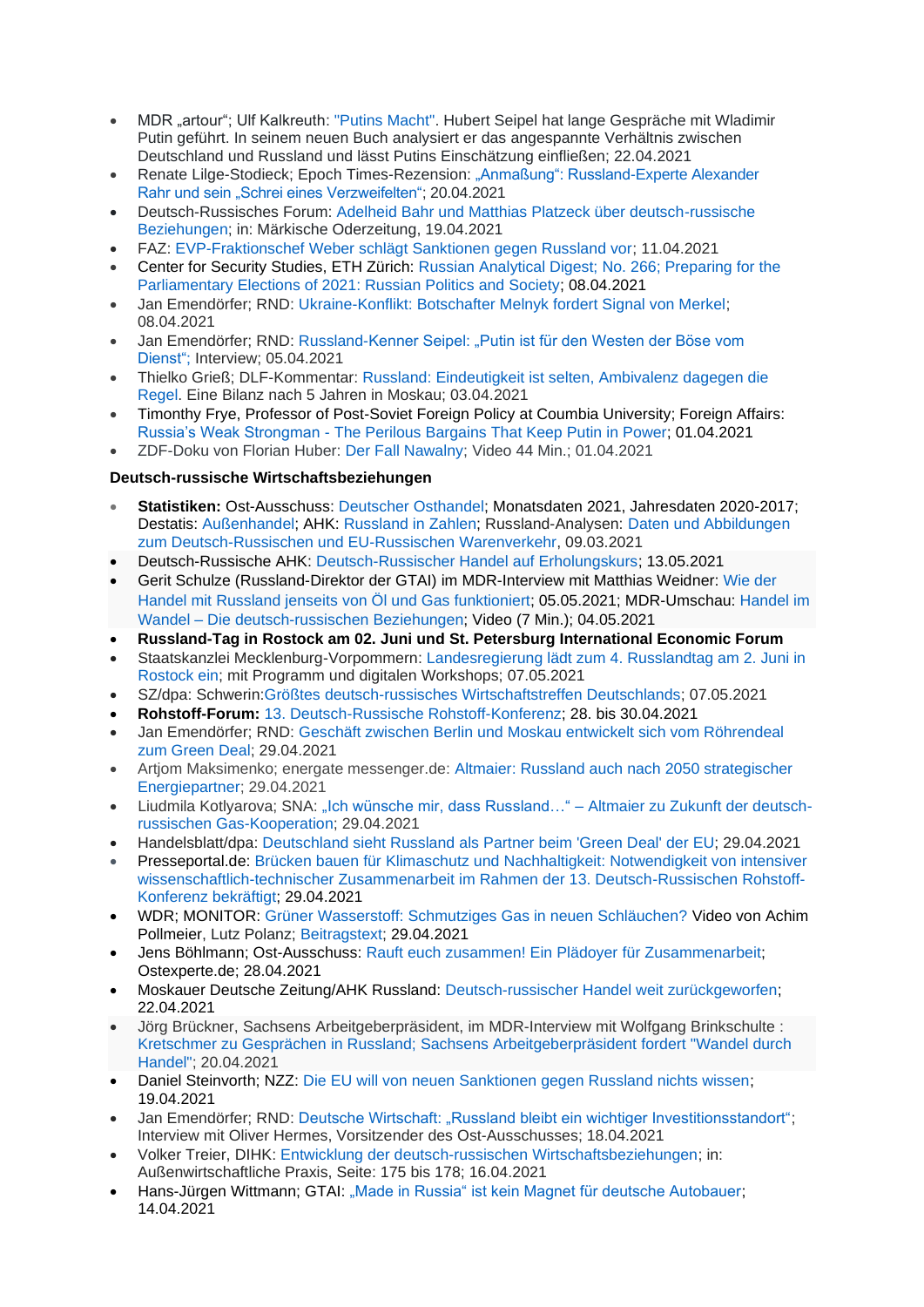- AHK Russland: [Deutsch-Russischer Handel leidet;](https://russland.ahk.de/infothek/news/detail/deutsch-russischer-handel-leidet) 14.04.2021
- RND: [Gemeinsamer EU-Wirtschaftsraum mit Russland? Deutscher Unternehmer sieht Chancen;](https://www.rnd.de/wirtschaft/gemeinsamer-eu-wirtschaftsraum-mit-russland-deutscher-unternehmer-sieht-chancen-FM7VQGDYWQMRW7VKULOIYLH5S4.html) 05.04.2021

### **Nord Stream 2**

- Links: [NEWSTRAL;](https://newstral.com/de/search/articles?utf8=%E2%9C%93&q=Nord+Stream) [RND;](https://www.rnd.de/themen/nord-stream-2/) [OZ;](https://www.ostsee-zeitung.de/nordstream-2) [FAZ;](https://www.faz.net/aktuell/wirtschaft/thema/nord-stream-2) [WiWo;](https://www.wiwo.de/suche/?sw=Nord%20Stream) [SZ;](https://www.sueddeutsche.de/thema/Nord_Stream_2) [SNA;](https://snanews.de/product_nord-stream-2/) [iz.ru;](https://iz.ru/tag/severnyi-potok-2) [Inosmi,](https://inosmi.ru/tags/product_Severnyjj_potok_2/) [DW-RF;](https://www.dw.com/ru/nord-stream-kompanija/t-17949730) [DW-D;](https://www.dw.com/search/de?languageCode=de&origin=gN&item=Pipeline&searchNavigationId=9077) [Weltflimmern;](https://www.weltflimmern.de/nord%20stream%202) [KARENINA;](https://www.karenina.de/category/news/wirtschaft/?seotag=Nord+Stream+2) [energate-messenger;](https://www.energate-messenger.de/themen/Nord-Stream-2?) [NDR;](https://www.ndr.de/nachrichten/info/Erdgas,erdgas213.html) [ARD-Media](https://www.ardmediathek.de/suche/Nord%20Stream/)[+Audio;](https://www.ardaudiothek.de/suche?q=Nord%20%20Stream) [Tagesschau](https://www.tagesschau.de/thema/nord_stream_2/), [NewEurope,](https://www.neweurope.eu/author/kostis-geropoulos/) [Energie-](https://www.udo-leuschner.de/energie-chronik/ypipelines.htm#nordstream)[Chronik](https://www.udo-leuschner.de/energie-chronik/ypipelines.htm#nordstream)
- NDR-TV: [Klima-Stiftung verteidigt Engagement für Nord Stream 2;](https://www.ndr.de/nachrichten/mecklenburg-vorpommern/Klima-Stiftung-verteidigt-Engagement-fuer-Nord-Stream-2,nordstream590.html) mit Interview mit dem Vorsitzenden der Stiftung Klima- und Umweltschutz MV, Erwin Sellering; 05.05.2021
- Bernd Müller; Telepolis: [Nord Stream 2: Kooperation bei aller Feindschaft;](https://www.heise.de/tp/features/Nord-Stream-2-Kooperation-bei-aller-Feindschaft-6037516.html) 05.05.2021
- Armin Siebert; SNA: [Keine Annäherung zwischen USA und Deutschland bei Nord Stream 2;](https://snanews.de/20210505/annaeherung-usa-deutschland-pipeline-1975680.html) 05.05.2021
- Markt und Mittelstand: [Nord Stream 2: Der Gasprinz;](https://www.marktundmittelstand.de/technologie/der-gasprinz-1297751/) 05.05.2021
- NDR Nordmagazin: [Russischer Botschafter: Nord Stream 2 wird noch 2021 fertig;](https://www.ndr.de/nachrichten/mecklenburg-vorpommern/Russischer-Botschafter-Nord-Stream-2-wird-noch-2021-fertig,nordstream588.html) 29.04.2021
- RND/dpa: Schwesig verteidigt Nord Stream [2: "Baerbocks Konfrontationskurs ist gefährlich"](https://www.rnd.de/politik/schwesig-verteidigt-nord-stream-2-kritik-von-baerbock-und-grunen-U6TT5C6CKVD4JG3Y7XPCRZI2IU.html) 29.04.2021
- Ben Aris; bne IntelliNews: [Unbundled: the Gas Transmission System Operator of Ukraine;](https://www.intellinews.com/unbundled-the-gas-transmission-system-operator-of-ukraine-208228/?source=russia&utm_source=Newsletter&utm_medium=Email&utm_campaign=Edpicks) 20.04.2021
- Sven Prange; Focus Online- Gastautor: [Nord Stream 2: Putins Milliardenversprechen für den](https://www.focus.de/finanzen/boerse/wegducken-und-weiterbauen-abhaengig-von-putin-das-nord-stream-2-milliardenversprechen-fuer-den-deutschen-mittelstand_id_13208073.html)  [deutschen Mittelstand;](https://www.focus.de/finanzen/boerse/wegducken-und-weiterbauen-abhaengig-von-putin-das-nord-stream-2-milliardenversprechen-fuer-den-deutschen-mittelstand_id_13208073.html) 20.04.2021
- Anna Litvina; realnoevremya: S&P Global Platts sees Russia dominating EU gas market at least [until 2040;](https://realnoevremya.com/articles/5420-sp-global-platts-sees-russia-dominating-eu-gas-market-at-least-until-2040) 14.04.2021
- Stern/AFP: [Kramp-Karrenbauer macht Nutzung von Nord Stream 2 "abhängig vom Verhalten](https://www.stern.de/news/kramp-karrenbauer-macht-nutzung-von-nord-stream-2--abhaengig-vom-verhalten-russlands--30475386.html?utm_campaign=alle&utm_medium=rss-feed&utm_source=standard)  [Russlands";](https://www.stern.de/news/kramp-karrenbauer-macht-nutzung-von-nord-stream-2--abhaengig-vom-verhalten-russlands--30475386.html?utm_campaign=alle&utm_medium=rss-feed&utm_source=standard) 13.04.2021
- Russian Analytical Digest (ETH Zürich): [No. 267: Nord Stream 2:](https://css.ethz.ch/publikationen/russian-analytical-digest/details.html?id=/n/o/r/d/nord_stream_ii) mit Beiträgen von: [Maria](https://css.ethz.ch/content/dam/ethz/special-interest/gess/cis/center-for-securities-studies/pdfs/RAD267.pdf)  [Shagina, University of Zurich: East–West Divides and Nord Stream 2; Robert Stüwe, University of](https://css.ethz.ch/content/dam/ethz/special-interest/gess/cis/center-for-securities-studies/pdfs/RAD267.pdf)  [Bonn: Unpacking the German Debate on Nord Stream 2;](https://css.ethz.ch/content/dam/ethz/special-interest/gess/cis/center-for-securities-studies/pdfs/RAD267.pdf) 12.04.2021
- Hans Monath; Tagesspiegel: Streit um Nord Stream 2 Die USA wollen die [Fertigstellung](https://www.tagesspiegel.de/wirtschaft/streit-um-nord-stream-2-die-usa-wollen-die-fertigstellung-um-jeden-preis-verhindern/27084866.html) um jeden Preis [verhindern;](https://www.tagesspiegel.de/wirtschaft/streit-um-nord-stream-2-die-usa-wollen-die-fertigstellung-um-jeden-preis-verhindern/27084866.html) 11.04.2021

# **Außenwirtschaft: Sanktionen, Wechselkurs und Zahlungsbilanz; AHK-Tag: [Sanktionen](https://russland.ahk.de/recht/sanktionen#c272192)**

- Banki.ru: [The average price of Urals oil grew 3.4 times in April in annual terms;](https://www.banki.ru/news/lenta/?id=10945963) 05.05.2021
- Anders Aslund, Maria Snegovaya (Atlantic Council): [The impact of Western sanctions on Russia](https://www.atlanticcouncil.org/in-depth-research-reports/report/the-impact-of-western-sanctions-on-russia/)  [and how they can be made even more effective;](https://www.atlanticcouncil.org/in-depth-research-reports/report/the-impact-of-western-sanctions-on-russia/) 03.05.2021; [Report Launch;](https://www.atlanticcouncil.org/event/the-impact-of-western-sanctions-on-russia/) The new report by [Dr. Anders Åslund](https://www.atlanticcouncil.org/expert/anders-aslund/) and [Dr. Maria Snegovaya,](https://www.atlanticcouncil.org/expert/maria-snegovaya/) attempts to quantify the cost of sanctions on the Russian economy and assesses their effectiveness in deterring Kremlin aggression. This event features the authors of the report, as well as Dr. Sergey Aleksashenko, former deputy chairman of the Central Bank of Russia, and Elina Ribakova, deputy chief economist at the Institute of International Finance, as discussants. [Ambassador Daniel Fried](https://www.atlanticcouncil.org/expert/daniel-fried/) moderates. 03.05.2021
- Ruslan Kokarew; AHK Russland: [Nach neuen Sanktionen: Wie hart kontert Russland?](https://russland.ahk.de/infothek/news/detail/nach-neuen-sanktionen-wie-hart-kontert-russland) 28.04.2021
- A. Bozhechkova; P. Trunin; Gaidar Institute: [Balance of payments in the first quarter of 2021;](https://www.iep.ru/ru/monitoring/platezhnyy-balans-v-i-kvartale-2021-goda.html) 26.04.2021
- Daniel Steinvorth; NZZ: [Die EU will von neuen Sanktionen gegen Russland nichts wissen;](https://www.nzz.ch/international/die-eu-will-von-neuen-sanktionen-gegen-russland-nichts-wissen-ld.1612785) 19.04.2021
- Levon Kameryan, Jakob Suwalski: Scope Ratings: [Russia: US sanctions on sovereign debt signal](https://scoperatings.com/#search/research/detail/167198EN)  [rising risk surrounding geopolitical tensions;](https://scoperatings.com/#search/research/detail/167198EN) 16.04.2021
- russland.capital: [Biden verhängt Sanktionen gegen Russland;](https://www.russland.capital/biden-verhaengt-sanktionen-gegen-russland) 16.04.2021
- Elliot Smith; CNBC: [U.S. sanctions on Russia 'mostly symbolic' and will not trouble Moscow,](https://www.cnbc.com/2021/04/16/economists-us-sanctions-mostly-symbolic-and-wont-trouble-russia.html)  [economists say:](https://www.cnbc.com/2021/04/16/economists-us-sanctions-mostly-symbolic-and-wont-trouble-russia.html) 16.04.2021
- Michael Thumann; Die Zeit-Kolumne "Fünf vor acht": USA und Russland: Joe Bidens dritter Weg; 16.04.2021
- AHK Russland: [USA verhängen Russland-Sanktionen und weisen Diplomaten aus;](https://russland.ahk.de/infothek/news/detail/usa-verhaengen-russland-sanktionen-und-weisen-diplomaten-aus) 15.04.2021
- AHK Russland: [AHK-Vizechefin: "Statt neuen US-Sanktionen ist politischer Dialog gefragt";](https://russland.ahk.de/infothek/news/detail/ahk-russland-statt-neuen-us-sanktionen-ist-politischer-dialog-gefragt) 15.04.2021
- Dmitry Dolgin, ING Bank: [Russia: Bracing for new sanctions;](https://think.ing.com/snaps/russia-bracing-for-new-sanctions/) 15.04.2021
- Alexey Korenev; FINAM: [Russia finds itself in a situation of complete isolation;](https://www.finam.ru/analysis/forecasts/rossiya-popadaet-v-situaciyu-polnoiy-izolyacii-20210415-19591/) 15.04.2021
- BOFIT; Bank of Finland.: [Russian foreign trade further on path to recovery, capital flows dwindle;](https://www.bofit.fi/en/monitoring/weekly/2021/vw202115_2/) 16.04.2021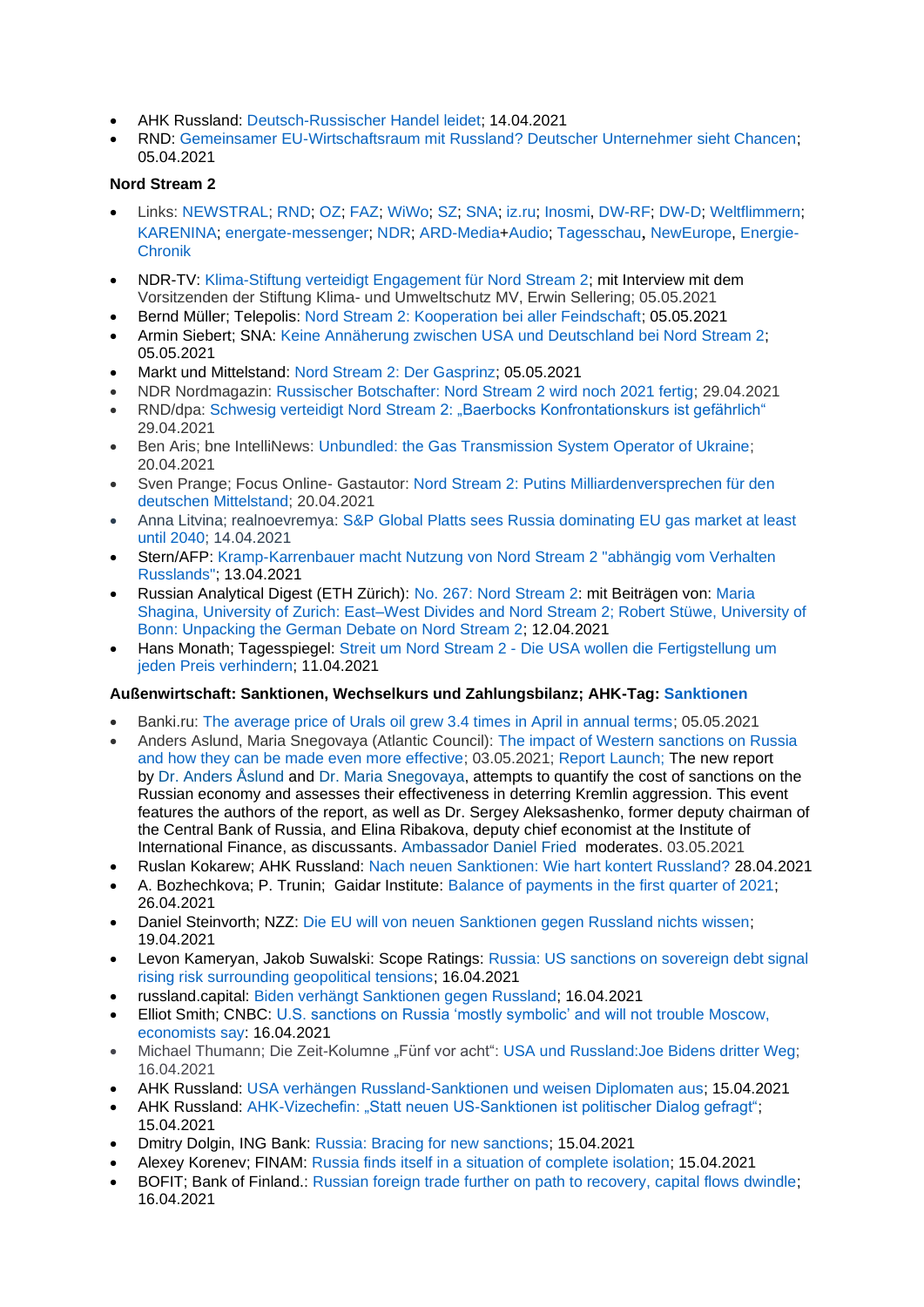- BOFIT; Bank of Finland.: [Geopolitical concerns weigh on ruble exchange rate;](https://www.bofit.fi/en/monitoring/weekly/2021/vw202115_3/) 16.04.2021
- Zentralbank: In the first quarter, the dynamics of exports and imports of goods [improved;](http://cbr.ru/press/event/?id=9772) Pressemitteilung vom 15.04.2021zu :Balance of [payment](http://cbr.ru/Collection/Collection/File/32216/Balance_of_Payments_2021-01_7.pdf) Q1 2021; + [Englisch;](http://www.cbr.ru/eng/analytics/dkp/bal/)
- Olga Belenkaya; FINAM: Russian economy [weakest current account surplus since 2016;](https://www.finam.ru/analysis/forecasts/rossiiyskaya-ekonomika-samoe-slaboe-znachenie-proficita-scheta-tekushix-operaciiy-s-2016-goda-20210412-10192/) 12.04.2021

# **Einkommen und Armut in Russland**

- BOFIT (Bank of Finland): [Covid crisis reduces Russian real incomes to lowest level in a decade;](https://www.bofit.fi/en/monitoring/weekly/2021/vw202119_1/) 14.05.2021: [Corporate profits return, with differences across sectors in Russia;](https://www.bofit.fi/en/monitoring/weekly/2021/vw202119_3/) 14.05.2021
- Russland.capital: [HSE-Rektor warnt: Pandemie lässt Mittelschicht in die Armut abrutschen;](https://www.russland.capital/hse-rektor-warnt-pandemie-laesst-mittelschicht-in-die-armut-abrutschen) 05.05.2021; Banki.ru/RBK: [HSE Rector warns of the danger of the middle class falling into](https://www.banki.ru/news/lenta/?id=10945941)  [poverty;](https://www.banki.ru/news/lenta/?id=10945941) 04.05.2021
- Ekaterina Trofimova; Reedus.ru: ["The answer is yet to come": what to do with the impoverished](https://www.ridus.ru/news/353506)  [middle class;](https://www.ridus.ru/news/353506) 05.05.2021; [Who ate our money, or why Russians are rapidly becoming poorer;](https://www.ridus.ru/news/353339) 04.05.2021
- Banki.ru/TASS: [The government plans to clarify the methodology for calculating the real income of](https://www.banki.ru/news/lenta/?id=10945882)  [the population;](https://www.banki.ru/news/lenta/?id=10945882) 30.04.2021
- Banki.ru: [HSE: transition to new methodology will lead to more sustainable dynamics of poverty](https://www.banki.ru/news/lenta/?id=10945842)  [rates;](https://www.banki.ru/news/lenta/?id=10945842) 30.04.2021
- Interfax: [Real disposable income of Russians in the first quarter fell by 3.6%;](https://www.interfax.ru/business/763989) 29.04.2021
- Ivan Tkachev; RBK.ru: [Rosstat reported on the decline in real disposable income of Russians;](https://www.rbc.ru/economics/29/04/2021/608abee49a79476629102b9b) 29.04.2021
- TASS/Banki.ru: [The Ministry of Economic Development expects the growth of real incomes of the](https://www.banki.ru/news/lenta/?id=10945365)  [population by 3% in 2021, lowered the forecast for the growth of real wages;](https://www.banki.ru/news/lenta/?id=10945365) 22.04.2021
- Moscow Times: [Billionaire Deripaska Walks Back Criticism of Russia's Poverty Figures;](https://www.themoscowtimes.com/2021/04/19/billionaire-deripaska-walks-back-criticism-of-russias-poverty-figures-a73659) 19.04.2021; Oleg Deripaska[: Poverty in Russia;](https://t.me/olegderipaska/240) Telegram, 19.04.2021
- Banki.ru: [Deripaska considers Rosstat data on poverty reduction as a "victory on paper";](https://www.banki.ru/news/lenta/?id=10945135) 19.04.2021;
- AHK Russland: [Sinkende Armut;](https://ostexperte.de/sinkende-armut/) Ostexperte.de; 15.04.2021
- Banki.ru: [Rosstat has counted Russians with incomes below the subsistence level;](https://www.banki.ru/news/lenta/?id=10944895) 14.04.2021
- RBC.ru: [How poverty in Russia fell to its lowest level since 2014.](https://www.rbc.ru/economics/14/04/2021/60774d779a794796ccb52627) Infographics; 14.04.2021
- Finmarket.ru: [Poverty rate in Russia in 2020 decreased to 12.1% from 12.3% in 2019 -](http://www.finmarket.ru/news/5450121?utm_source=yxnews&utm_medium=desktop&utm_referrer=https%3A%2F%2Fyandex.ru%2Fnews%2Fstory%2FRosstat_otmetil_snizhenie_urovnya_bednosti_vRossii--6cc44448e5a4717b7ba4f790fb0780b7) Rosstat; 14.04.2021
- Ruben Enikolopov (Rektor Russian School of Economics) im Forbes.ru-Interview mit Nikolai Uskov: Economist Ruben Enikolopov - [Forbes: "Incomes are falling, and prospects are not](https://www.forbes.ru/finansy-i-investicii/425807-ekonomist-ruben-enikolopov-forbes-dohody-padayut-i-perspektiv-osobo-ne)  [particularly visible";](https://www.forbes.ru/finansy-i-investicii/425807-ekonomist-ruben-enikolopov-forbes-dohody-padayut-i-perspektiv-osobo-ne) 09.04.2021

# **Putin-Rede zur Lage der Nation am 21.04.2021**

- Kremlin.ru: [Presidential Address to](http://en.kremlin.ru/events/president/news/65418) the Federal Assembly; Redemitschrift in Englisch; 21.04.2021
- sna: [Putins Jahresbotschaft an Föderationsversammlung;](https://snanews.de/20210421/putins-jahresbotschaft-foederationsversammlung-1794489.html) Video mit deutscher Simultanübersetzung; zu Wirtschaft und Sozialleistungen ab Min. 30; 21.04.2021
- Thorsten Gutmann; AHK Russland: [Wladimir Putins Rede zur Lage der Nation: Die wichtigsten](https://russland.ahk.de/infothek/news/detail/wladimir-putins-rede-zur-lage-der-nation-die-wichtigsten-zitate-und-aussagen)  [Zitate und Aussagen;](https://russland.ahk.de/infothek/news/detail/wladimir-putins-rede-zur-lage-der-nation-die-wichtigsten-zitate-und-aussagen) 21.04.2021
- Jake Cordell; The Moscow Times: [Putin Announces New Cash Handouts, Familiar Policies in Pre-](https://www.themoscowtimes.com/2021/04/21/putin-announces-new-cash-handouts-familiar-policies-in-pre-election-pitch-a73688)[Election Pitch;](https://www.themoscowtimes.com/2021/04/21/putin-announces-new-cash-handouts-familiar-policies-in-pre-election-pitch-a73688) 21.04.2021
- Ben Aris; bne.eu: [Putin promises to make Russians' lives better in his State of the Nation speech](https://bne.eu/putin-promises-to-make-russians-lives-better-in-his-state-of-the-nation-speech-but-adds-threats-to-the-west-208696/)  [but adds threats to the West;](https://bne.eu/putin-promises-to-make-russians-lives-better-in-his-state-of-the-nation-speech-but-adds-threats-to-the-west-208696/) 21.04.2021
- Finmarket.ru: [Putin instructed to prepare proposals for social and economic development;](http://www.finmarket.ru/main/article/5454907) 21.04.2021
- TASS/Banki.ru: [Putin instructed the Cabinet of Ministers to submit additional proposals to support](https://www.banki.ru/news/lenta/?id=10945313)  [SMEs within a month;](https://www.banki.ru/news/lenta/?id=10945313) 21.04.2021
- Dmitry Dolgin; ING Bank: [Russia: Presidential address focuses on internal issues;](https://think.ing.com/snaps/russia-presidential-address-focuses-on-internal-issues/) 21.04.2021
- Natalia Orlova; Alfa Bank: [Formation of social justice creates the risk of increasing the tax burden;](https://www.finam.ru/analysis/marketnews/formirovanie-socialnoiy-spravedlivoiy-sozdaet-risk-povysheniya-nalogovoiy-nagruzki-20210422-11450/) finam.ru; 22.04.2021; [The lack of sensations in Putin's speech will give the markets support;](https://www.finam.ru/analysis/marketnews/otsutstvie-sensaciiy-v-vystuplenii-putina-dast-rynkam-podderzhku-20210421-16500/) finam.ru, 21.04.2021
- Paul Katzenberger; RND: [Rede zur Lage der Nation: Putin will russisches Volk belohnen;](https://www.rnd.de/politik/rede-zur-lage-der-nation-putin-will-russisches-volk-belohnen-YM4Z2Z4EWNEQTMWSBEIOJ74NKY.html) 21.04.2021
- Denis Trubetskoy, Kiew; ntv.de: Rede an die Nation [Putin droht Westen: Finger weg von](https://www.n-tv.de/politik/Putin-droht-Westen-Finger-weg-von-Belarus-article22505467.html)  [Belarus;](https://www.n-tv.de/politik/Putin-droht-Westen-Finger-weg-von-Belarus-article22505467.html) 21.04.2021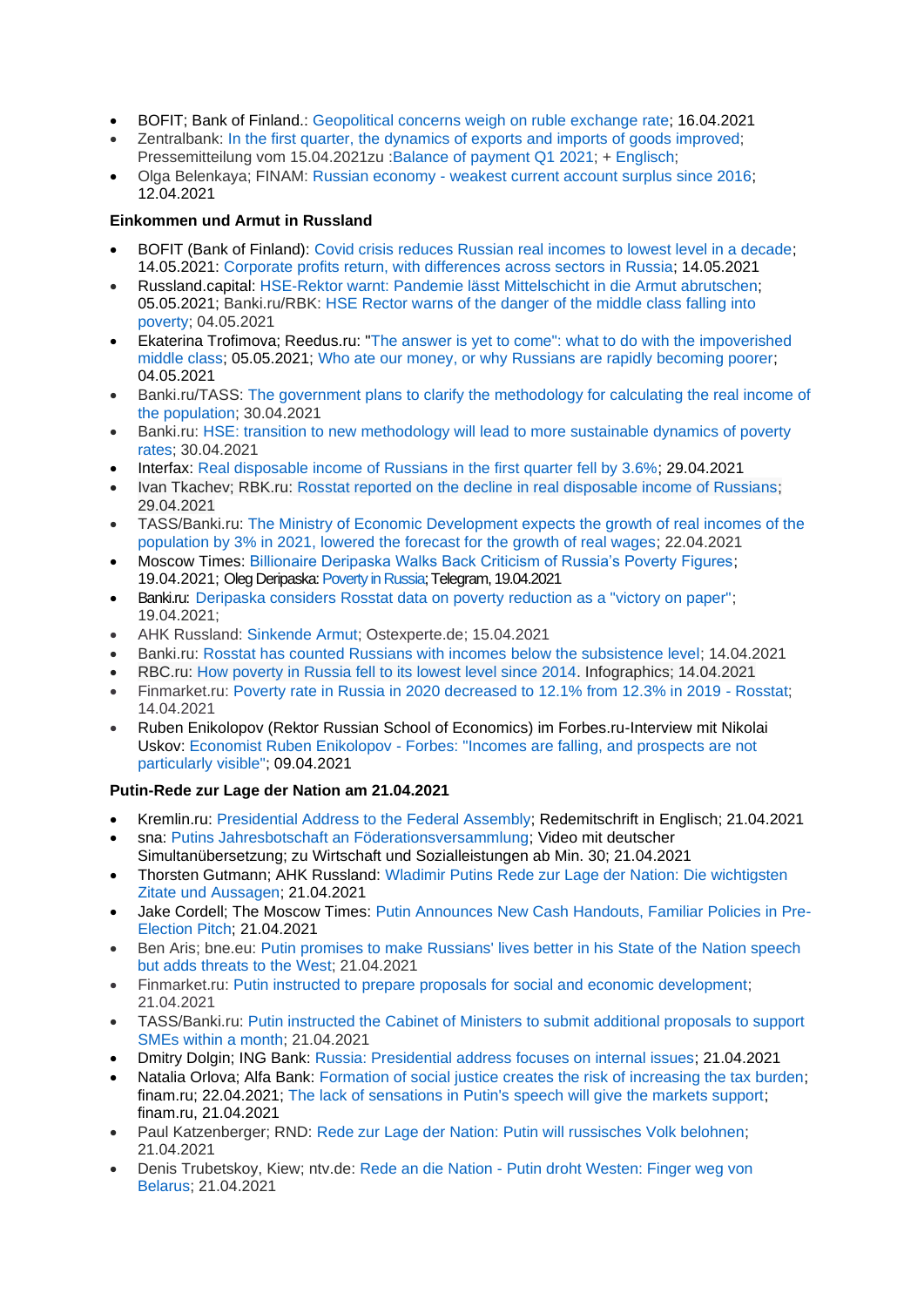# **HSE Frühjahrskonferenz**

- Andrey Klepach, VEB Institute: [Andrey Klepach took part in the round table "Macroeconomic](http://inveb.ru/ru/news/596-andrej-klepach-prinyal-uchastie-v-kruglom-stole-makroekonomicheskie-effekty-pandemii-covid-19-i-perspektivy-vosstanovleniya-ekonomiki)  [effects of the COVID-19 pandemic and the prospects for](http://inveb.ru/ru/news/596-andrej-klepach-prinyal-uchastie-v-kruglom-stole-makroekonomicheskie-effekty-pandemii-covid-19-i-perspektivy-vosstanovleniya-ekonomiki) economic recovery"; Video; 20.04.2021
- Finmarket.ru: [The basic variant of the dynamics of the RF GDP assumes a 35% growth by 2030](http://www.finmarket.ru/news/5450864)  [compared to 2020;](http://www.finmarket.ru/news/5450864) presentation of the Ministry of Economic Development by deputy minster Polina Kryuchkova at the HSE conference; 15.04.2021
- N.V. Akindinova et al.(Higher School of Economics): [Macroeconomic Effects of the COVID-19](https://conf.hse.ru/mirror/pubs/share/460914594.pdf)  [Pandemic and Prospects for Economic Recovery;](https://conf.hse.ru/mirror/pubs/share/460914594.pdf) 96 Seiten; Russisch; 14.04.2021
- HSE: [April-Konferenz;](https://www.youtube.com/watch?v=8Srupbd3Tb0) Video; 13.04.2021
- Saltanova Svetlana Vasilievna (editor IQ.HSE scientific and educational portal): [Pandemic](https://iq.hse.ru/news/459867364.html) and [macroeconomics](https://iq.hse.ru/news/459867364.html) of Russia - Survive the crisis year with minimal losses; 12.04.2021

### **Preisentwicklung - Der Verbraucherpreisanstieg sank im April von 5,8 auf 5,5 Prozent**

- Ekaterina Trofimova; Reedus.ru: [Greed or inevitability: who is to blame for the rise in prices;](https://www.ridus.ru/news/354172) 17.05.2021
- Wirtschaftsministerium: [Bild der Inflation;](https://economy.gov.ru/material/directions/makroec/ekonomicheskie_obzory/) 07.05.2021
- Rosstat: [Verbraucherpreise im April 2021;](https://gks.ru/bgd/free/B04_03/IssWWW.exe/Stg/d02/84.htm) Tabelle; 07.05.2021
- Dmitry Dolgin, ING Bank: [Russian CPI slows in April, but no further relief seen till year-end;](https://think.ing.com/snaps/russian-cpi-slows-in-april-but-no-further-relief-seen-till-year-end/) 07.05.2021
- Trading Economics: [Russia Inflation came in line with expectations;](https://tradingeconomics.com/russia/inflation-cpi) 07.05.2021
- Interfax.ru: [Annual inflation in Russia slowed down to 5.5% in April;](https://www.interfax.ru/business/765045) 07.05.2021
- Finmarket.ru: [Inflation in April in Russia slowed down to 0.6%;](http://www.finmarket.ru/main/article/5465438) 07.05.2021
- Inna Grigorieva; Izvestia: [Get into the top five: analysts predicted inflation at the end of the year;](https://iz.ru/1159219/inna-grigoreva/popast-v-piaterku-analitiki-sprognozirovali-infliatciiu-na-konetc-goda) 04.05.2021
- TASS/Banki.ru: [The government predicts inflation in Russia at the end of the year in the range of](https://www.banki.ru/news/lenta/?id=10945669)  [4-4.5%;](https://www.banki.ru/news/lenta/?id=10945669) 27.04.2021
- Zentralbank: [Consumer price dynamics: facts, estimates, comments;](http://cbr.ru/analytics/dkp/dinamic/) Monatsbericht April, 14.05.2021 + Archiv: [Englische Übersetzung.](http://cbr.ru/eng/analytics/dkp/dinamic/)

#### **Geldpolitik: Zentralbank erhöht Leitzins von 4,5 auf 5,0 Prozent am 23.04.**

- Zentralbank, PM: The Bank of [Russia increases the](https://www.cbr.ru/eng/press/pr/?file=23042021_133000key_eng.htm) key rate by 50 bp to 5.00% p.a.; 23.04.2021
- Zentralbank: Statement by Bank of [Russia Governor Elvira Nabiullina in](https://www.cbr.ru/eng/press/event/?id=9790) follow-up to Board of [Directors meeting 23](https://www.cbr.ru/eng/press/event/?id=9790) April 2021; 23.04.2021
- Zentralbank: [Mid-term forecast;](https://www.cbr.ru/Collection/Collection/File/32223/forecast_210423_e.pdf) 23.04.2021
- Finam.ru: [Bank of Russia raised the rate to 5,0 %;](https://www.finam.ru/analysis/newsitem/bank-rossii-povysil-stavku-do-5-20210423-133040/) Pressemeldung der Zentralbank mit Finam-Links zu zahlreichen Analystenkommentaren; 23.04.2021
- Natalia Orlova; Alfa Bank: [At the peak of the tightening cycle in 2022, the CBR rate will reach](https://www.finam.ru/analysis/marketnews/na-pike-cikla-uzhestocheniya-v-2022-godu-stavka-cb-rf-dostignet-7-0-20210423-19450/)  [7.0%;](https://www.finam.ru/analysis/marketnews/na-pike-cikla-uzhestocheniya-v-2022-godu-stavka-cb-rf-dostignet-7-0-20210423-19450/) finam.ru, 23.04.2021
- Dmitry Dolgin; ING Bank: [Russian key rate has further upside;](https://think.ing.com/snaps/russia-key-rate-review-april-2020/) 23.04.2021
- Olga Belenkaya; FINAM: [It would be undesirable to raise the rate of the Central Bank of the](https://www.finam.ru/analysis/forecasts/slishkom-bystroe-povyshenie-stavki-cb-rf-v-budushem-bylo-by-nezhelatelno-20210424-135136/)  [Russian Federation too quickly in the future;](https://www.finam.ru/analysis/forecasts/slishkom-bystroe-povyshenie-stavki-cb-rf-v-budushem-bylo-by-nezhelatelno-20210424-135136/) 24.04.2021; [Raising interest rates too quickly carries](https://www.finam.ru/analysis/marketnews/finrezultaty-nlmk-okazalis-na-urovne-ozhidaniiy-20210423-16150/)  [risks for business lending;](https://www.finam.ru/analysis/marketnews/finrezultaty-nlmk-okazalis-na-urovne-ozhidaniiy-20210423-16150/) 23.04.2021
- Almanas Stanapedis; FocusEconomics: [Central Bank delivers another surprise hike in April;](https://www.focus-economics.com/countries/russia/news/monetary-policy/central-bank-delivers-another-surprise-hike-in-april) 23.04.2021

#### **Der kombinierte Einkaufsmanager-Index signalisiert im April einen "soliden Aufschwung"; die Indizes für das Verarbeitende Gewerbe und den Dienstleistungsbereich sanken schwach**

- IHS Markit: [Russia Services PMI: New business growth sharpest since August 2020;](https://www.markiteconomics.com/Public/Home/PressRelease/3656a5724fc845a1957ed885cf2681d2) 05.05.2021; [Russia Manufacturing PMI: Production growth slows amid renewed fall in client demand in April;](https://www.markiteconomics.com/Public/Home/PressRelease/64c21f67b67849549212bcef092e1a5e) 04.05.2021
- Finmarket.ru: [Activity in the service sector in the Russian Federation continues to expand, but at a](http://www.finmarket.ru/main/news/5464372)  [slower rate -](http://www.finmarket.ru/main/news/5464372) IHS Markit; 06.05.2021
- bne Intellinews: [Russia's manufacturing PMI slips to 50.4 in April as growth slows;](https://www.intellinews.com/russia-s-manufacturing-pmi-slips-to-50-4-in-april-as-growth-slows-209682/?source=russia) 04.05.2021
- bne Intellinews: [Russia's business and consumer confidence surveys delivered very positive](https://www.intellinews.com/russia-s-business-and-consumer-confidence-surveys-delivered-very-positive-results-209566/?source=russia)  [results;](https://www.intellinews.com/russia-s-business-and-consumer-confidence-surveys-delivered-very-positive-results-209566/?source=russia) 04.05.2021

#### **Konjunkturberichte von Wirtschaftsministerium und Rosstat für März 2021**

• Rosstat: [Short-term economic indicators \(in Russian and English\);](https://rosstat.gov.ru/compendium/document/50802) 29.04.2021